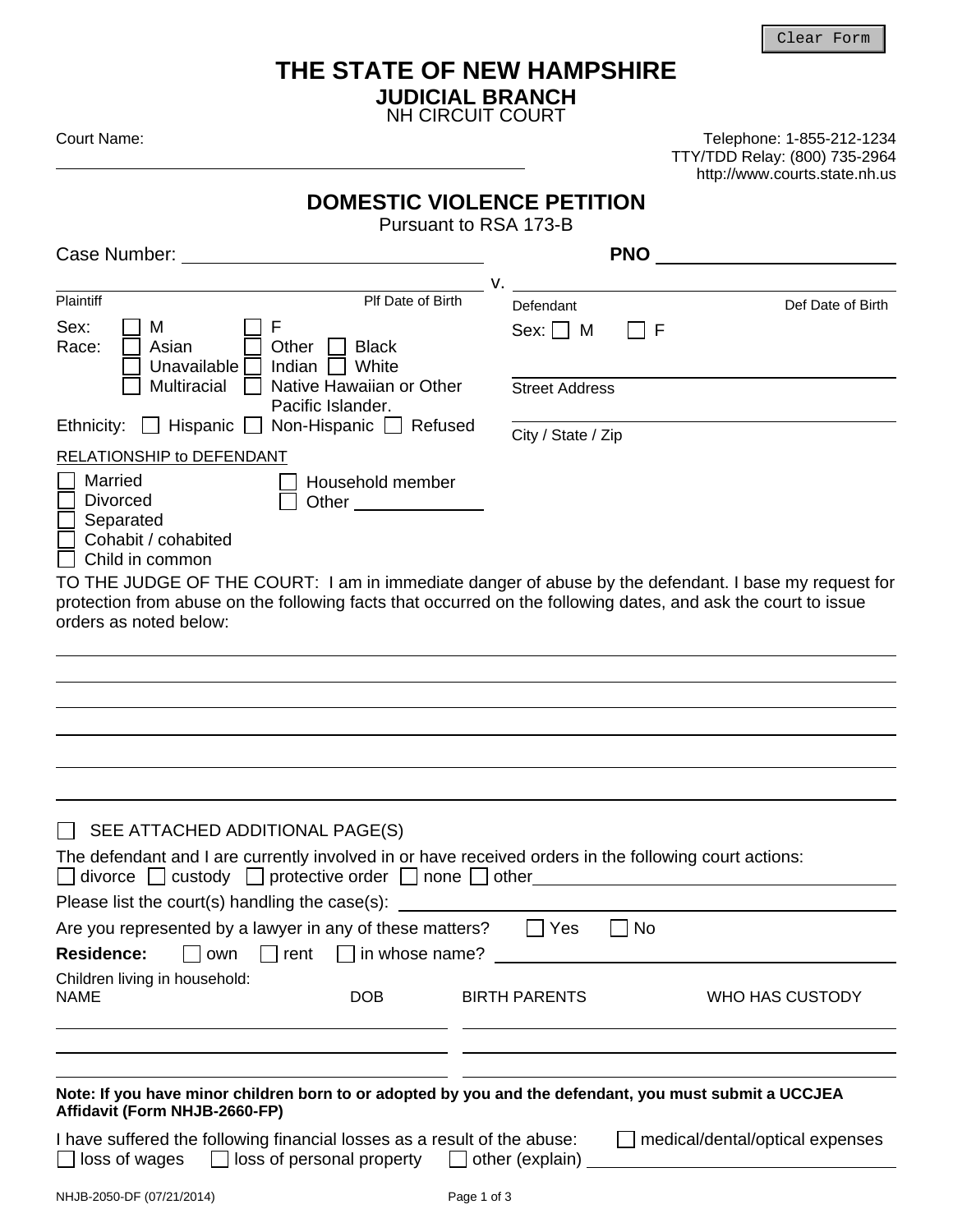**DOMESTIC VIOLENCE PETITION** 

#### **REQUEST FOR PROTECTIVE ORDERS:**

| 1.1 <sub>1</sub>                      | Restrain the defendant from abusing me, having any contact with me, whether in person or<br>through third persons, including but not limited to contact by telephone, letters, fax, texting,<br>social media, e-mail, the sending or delivery of gifts or any other method, unless specifically<br>authorized by the court. |  |
|---------------------------------------|-----------------------------------------------------------------------------------------------------------------------------------------------------------------------------------------------------------------------------------------------------------------------------------------------------------------------------|--|
| 2.1                                   | Restrain the defendant from entering in or on the premises (including curtilage) where I reside<br>except with a peace officer for the purpose of removing defendant's personal possessions; my<br>place of employment; my school.                                                                                          |  |
| $3.1 \perp$                           | Restrain the defendant from abusing my relatives or members of my household.                                                                                                                                                                                                                                                |  |
| 4.                                    | Restrain the defendant from taking, converting or damaging property in which I have a legal or<br>equitable interest.                                                                                                                                                                                                       |  |
| $5.$                                  | Direct the defendant to temporarily relinquish to a peace officer any firearms or other deadly<br>weapons, including                                                                                                                                                                                                        |  |
| 6.1<br>$\blacksquare$                 | Award temporary custody of our minor child(ren) to me.                                                                                                                                                                                                                                                                      |  |
| 7.1                                   | Restrain the defendant from contact and from taking, transferring, encumbering, concealing,<br>committing an act of cruelty or neglect or disposing of any animal owned, possessed, leased,<br>kept or held by me or the defendant or a minor child in either household.                                                    |  |
| <b>REQUEST FOR ADDITIONAL ORDERS:</b> |                                                                                                                                                                                                                                                                                                                             |  |
| 8.                                    | Direct the defendant to make child support payments to me for the care of our minor children.                                                                                                                                                                                                                               |  |
| 9.                                    | Direct the defendant to follow a court approved visitation plan if defendant wishes to exercise<br>child visitation rights.                                                                                                                                                                                                 |  |
| 10.                                   | Award me the exclusive right to use and possession of our residence and household<br>furnishings.                                                                                                                                                                                                                           |  |
| $11.$                                 | Award me the exclusive right of use and possession of the following vehicle:                                                                                                                                                                                                                                                |  |
| 12.                                   | Award me the exclusive care, custody or control of any animal owned, possessed, leased,<br>kept or held by me, the defendant or a minor child in either household.                                                                                                                                                          |  |
| $13. \cdot $                          | Order the defendant to pay me for financial losses suffered as a direct result of the abuse.                                                                                                                                                                                                                                |  |
| 14.                                   | Recommend that the defendant attend a batterers treatment program or personal counseling.                                                                                                                                                                                                                                   |  |
| 15.                                   | Other relief:                                                                                                                                                                                                                                                                                                               |  |